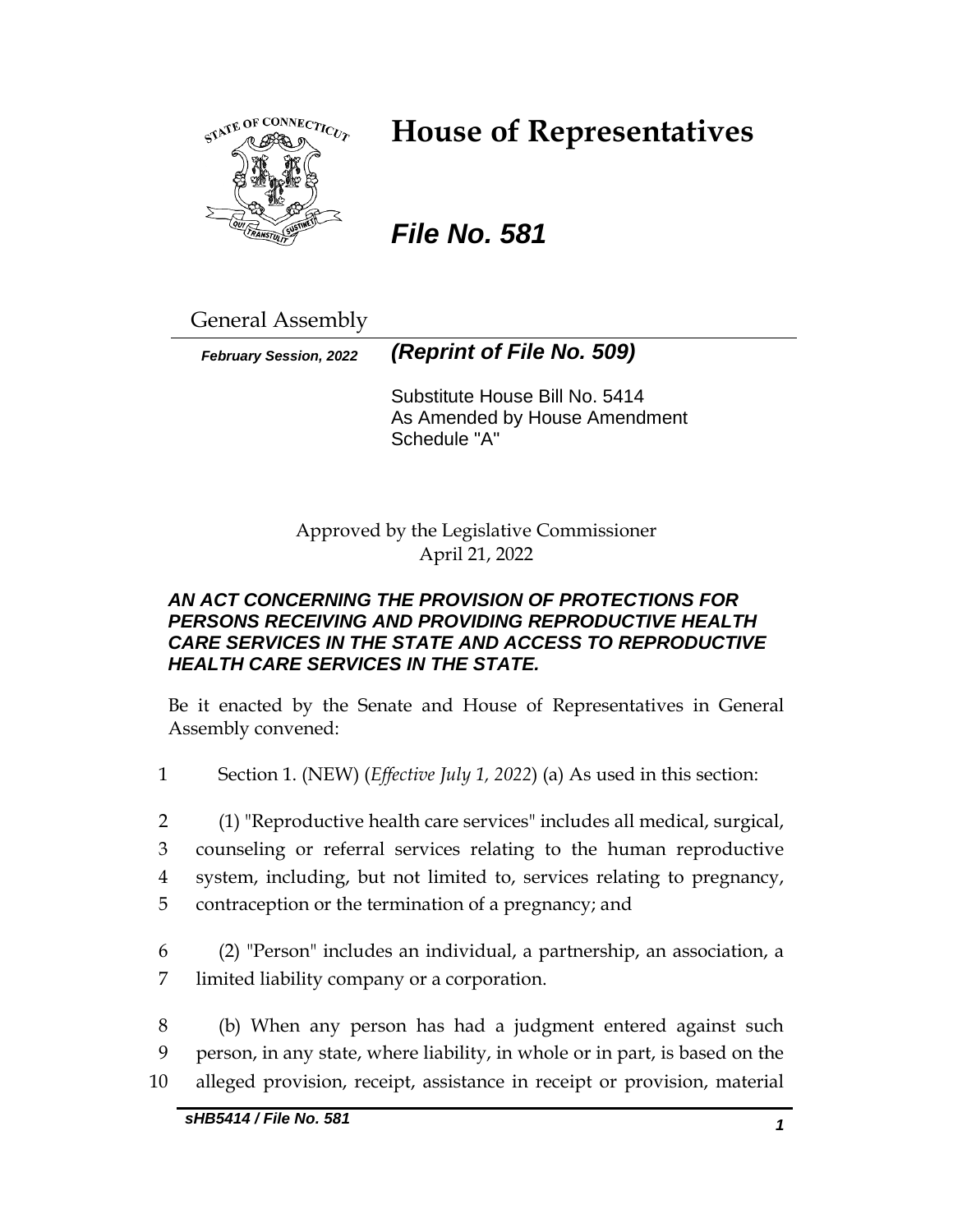support for, or any theory of vicarious, joint, several or conspiracy liability derived therefrom, for reproductive health care services that are permitted under the laws of this state, such person may recover damages from any party that brought the action leading to that judgment or has sought to enforce that judgment. Recoverable damages shall include: (1) Just damages created by the action that led to that judgment, including, but not limited to, money damages in the amount of the judgment in that other state and costs, expenses and reasonable attorney's fees spent in defending the action that resulted in the entry of a judgment in another state; and (2) costs, expenses and reasonable attorney's fees incurred in bringing an action under this section as may be allowed by the court.

 (c) The provisions of this section shall not apply to a judgment entered in another state that is based on: (1) An action founded in tort, contract or statute, and for which a similar claim would exist under the laws of this state, brought by the patient who received the reproductive health care services upon which the original lawsuit was based or the patient's authorized legal representative, for damages suffered by the patient or damages derived from an individual's loss of consortium of the patient; (2) an action founded in contract, and for which a similar claim would exist under the laws of this state, brought or sought to be enforced by a party with a contractual relationship with the person that is the subject of the judgment entered in another state; or (3) an action where no part of the acts that formed the basis for liability occurred in this state.

 Sec. 2. (NEW) (*Effective July 1, 2022*) (a) Except as provided in sections 52-146c to 52-146k, inclusive, sections 52-146o, 52-146p, 52-146q and 52- 146s of the general statutes and subsection (b) of this section, in any civil action or any proceeding preliminary thereto or in any probate, legislative or administrative proceeding, no covered entity, as defined in 45 CFR 160.103, shall disclose (1) any communication made to such covered entity, or any information obtained by such covered entity from, a patient or the conservator, guardian or other authorized legal representative of a patient relating to reproductive health care services,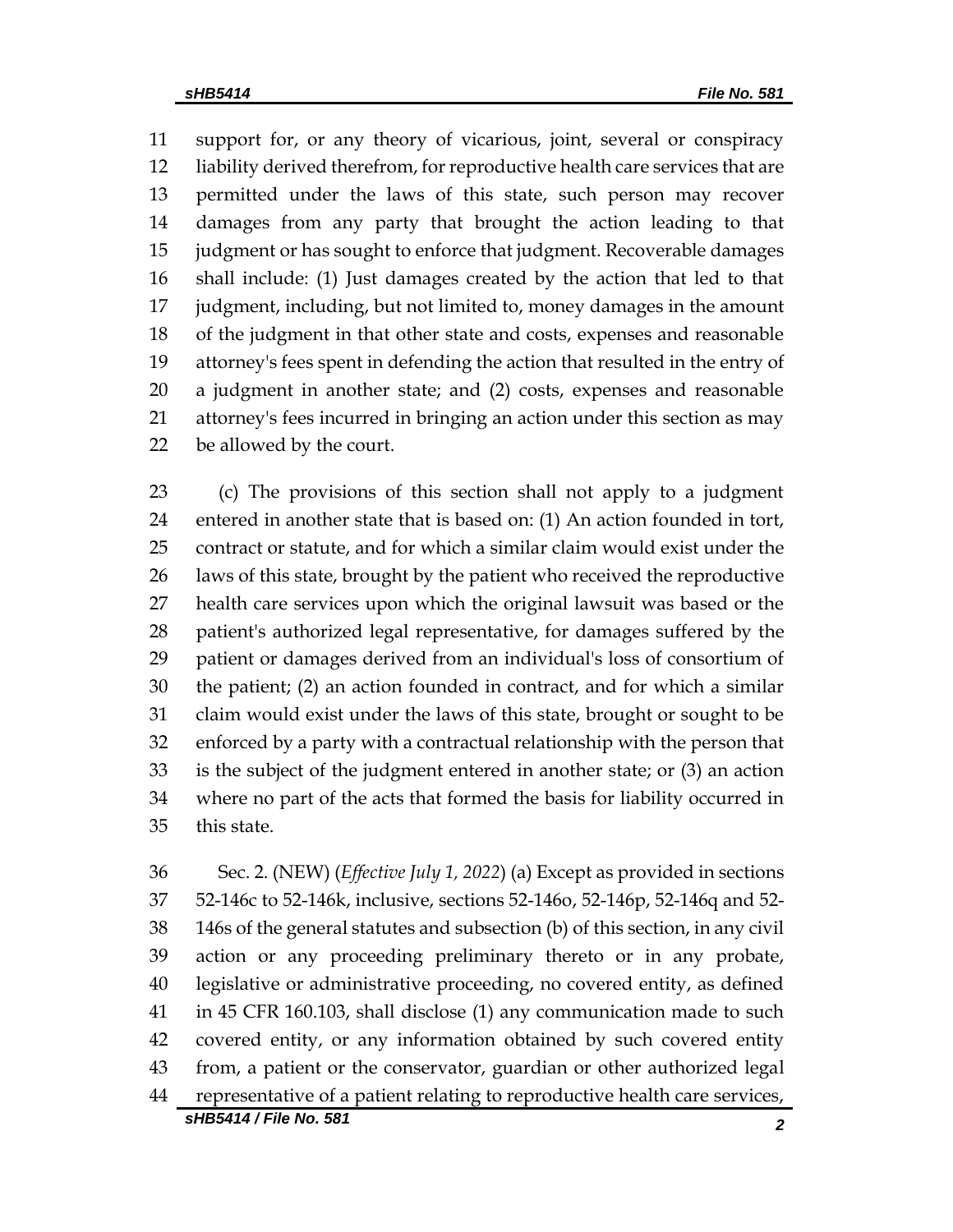as defined in section 1 of this act, that are permitted under the laws of this state, or (2) any information obtained by personal examination of a patient relating to reproductive health care services, as defined in section 1 of this act, that are permitted under the laws of this state, unless the patient or that patient's conservator, guardian or other authorized legal representative explicitly consents in writing to such disclosure. A covered entity shall inform the patient or the patient's conservator, guardian or other authorized legal representative of the patient's right to withhold such written consent.

 (b) Written consent of the patient or the patient's conservator, guardian or other authorized legal representative shall not be required for the disclosure of such communication or information (1) pursuant to the laws of this state or the rules of court prescribed by the Judicial Branch, (2) by a covered entity against whom a claim has been made, or there is a reasonable belief will be made, in such action or proceeding, to the covered entity's attorney or professional liability insurer or such insurer's agent for use in the defense of such action or proceeding, (3) to the Commissioner of Public Health for records of a patient of a covered entity in connection with an investigation of a complaint, if such records are related to the complaint, or (4) if child abuse, abuse of an elderly individual, abuse of an individual who is physically disabled or incompetent or abuse of an individual with intellectual disability is known or in good faith suspected.

 (c) Nothing in this section shall be construed to impede the lawful sharing of medical records as permitted by state or federal law or the rules of the court prescribed by the Judicial Branch, except in the case of a subpoena commanding the production, copying or inspection of medical records relating to reproductive health care services, as defined in section 1 of this act.

 Sec. 3. (NEW) (*Effective July 1, 2022*) Notwithstanding the provisions of section 52-155 of the general statutes and section 46 of substitute house bill 5393 of the current session, a judge, justice of the peace, notary public or commissioner of the Superior Court shall not issue a subpoena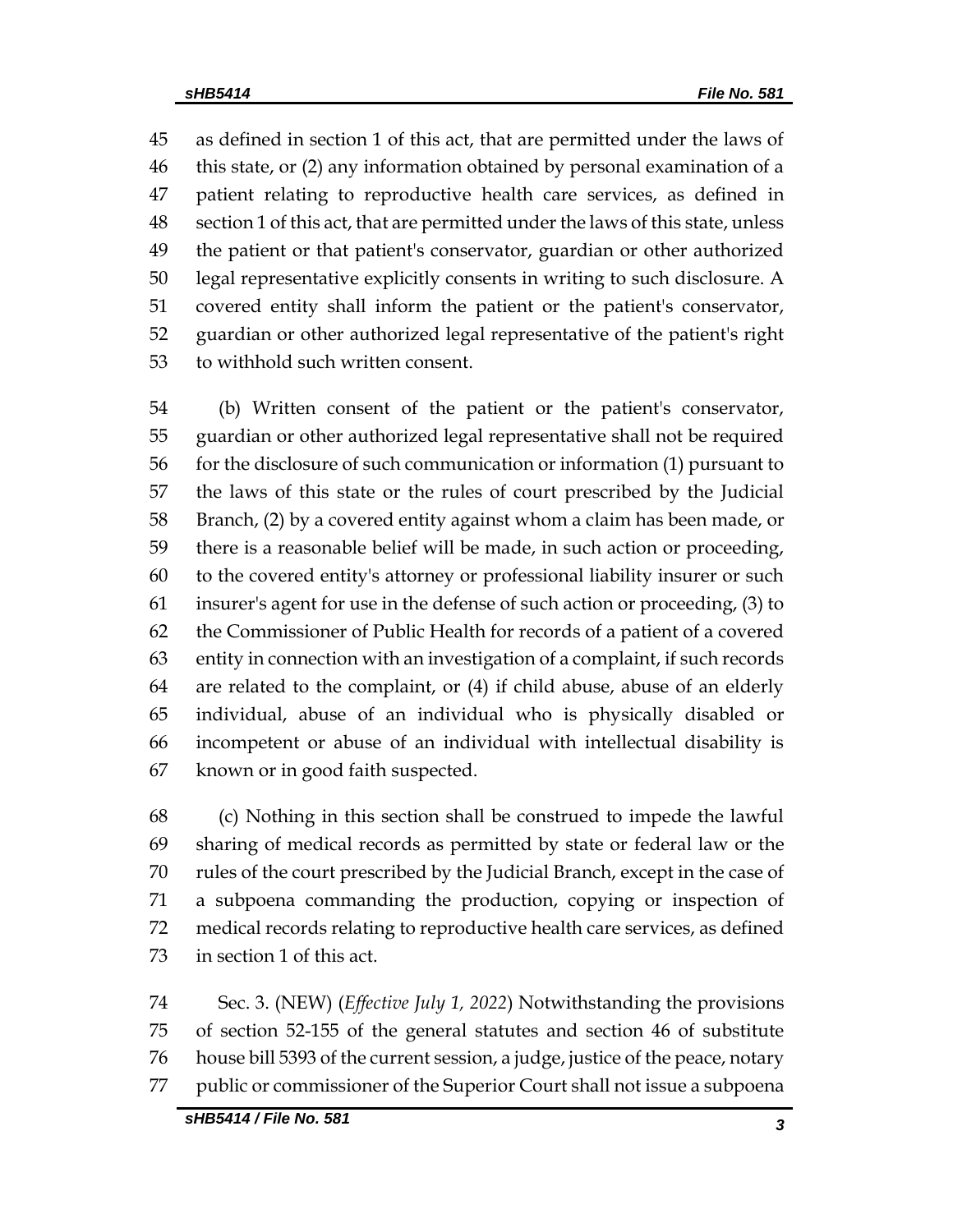requested by a commissioner, appointed according to the laws or usages of any other state or government, or by any court of the United States or of any other state or government, when such subpoena relates to reproductive health care services, as defined in section 1 of this act, that are permitted under the laws of this state, unless the subpoena relates to: (1) An out-of-state action founded in tort, contract or statute, for which a similar claim would exist under the laws of this state, brought by a patient or the patient's authorized legal representative, for damages suffered by the patient or damages derived from an individual's loss of consortium of the patient; or (2) an out-of-state action founded in contract, and for which a similar claim would exist under the laws of this state, brought or sought to be enforced by a party with a contractual relationship with the person that is the subject of the subpoena requested by a commissioner appointed according to the laws or usages of another state.

 Sec. 4. Subsection (b) of section 54-82i of the general statutes is repealed and the following is substituted in lieu thereof (*Effective July 1, 2022*):

*sHB5414 / File No. 581 4* (b) If a judge of a court of record in any state which by its laws has made provision for commanding persons within that state to attend and testify in this state certifies, under the seal of such court, that there is a criminal prosecution pending in such court, or that a grand jury investigation has commenced or is about to commence, that a person being within this state is a material witness in such prosecution or grand jury investigation and that the presence of such witness will be required for a specified number of days, upon presentation of such certificate to any judge of a court of record in the judicial district in which such person is, such judge shall fix a time and place for a hearing and shall make an order directing the witness to appear at such time and place for such hearing. If, at such hearing, the judge determines that the witness is material and necessary, that it will not cause undue hardship to the witness to be compelled to attend and testify in the prosecution or a grand jury investigation in the other state and that the laws of such other state and the laws of any other state through which the witness may be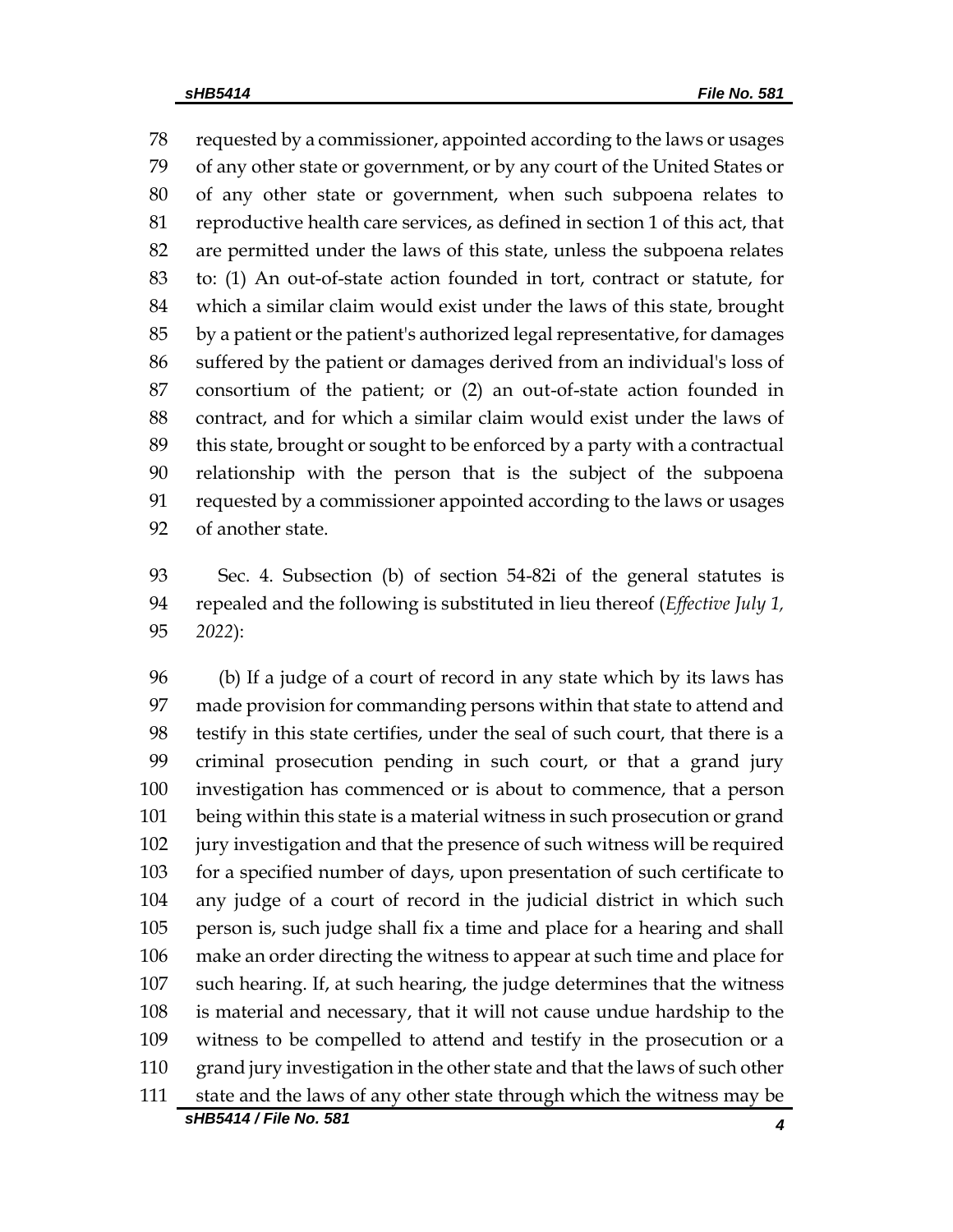required to pass by ordinary course of travel will give to such witness protection from arrest and from the service of civil or criminal process, the judge shall issue a summons, with a copy of the certificate attached, directing the witness to attend and testify in the court where the prosecution is pending, or where a grand jury investigation has commenced or is about to commence at a time and place specified in the 118 summons, except that no judge shall issue a summons in a case where prosecution is pending, or where a grand jury investigation has 120 commenced or is about to commence for a criminal violation of a law of 121 such other state involving the provision or receipt of or assistance with reproductive health care services, as defined in section 1 of this act, that are legal in this state, unless the acts forming the basis of the prosecution or investigation would also constitute an offense in this state. At any such hearing, the certificate shall be prima facie evidence of all the facts stated therein. If such certificate recommends that the witness be taken into immediate custody and delivered to an officer of the requesting state to assure the attendance of the witness in such state, such judge may, in lieu of notification of the hearing, direct that such witness be forthwith brought before such judge for such hearing, and, being satisfied, at such hearing, of the desirability of such custody and delivery, of which desirability such certificate shall be prima facie proof, may, in lieu of issuing a subpoena or summons, order that such witness be forthwith taken into custody and delivered to an officer of the requesting state. If such witness, after being paid or tendered by an authorized person the same amount per mile as provided for state employees pursuant to section 5-141c for each mile by the ordinary traveled route to and from the court where the prosecution is pending and five dollars each day that such witness is required to travel and attend as a witness, fails, without good cause, to attend and testify as directed in the summons, the witness shall be punished in the manner provided for the punishment of any witness who disobeys a summons issued from a court of record in this state.

 Sec. 5. Section 54-162 of the general statutes is repealed and the following is substituted in lieu thereof (*Effective July 1, 2022*):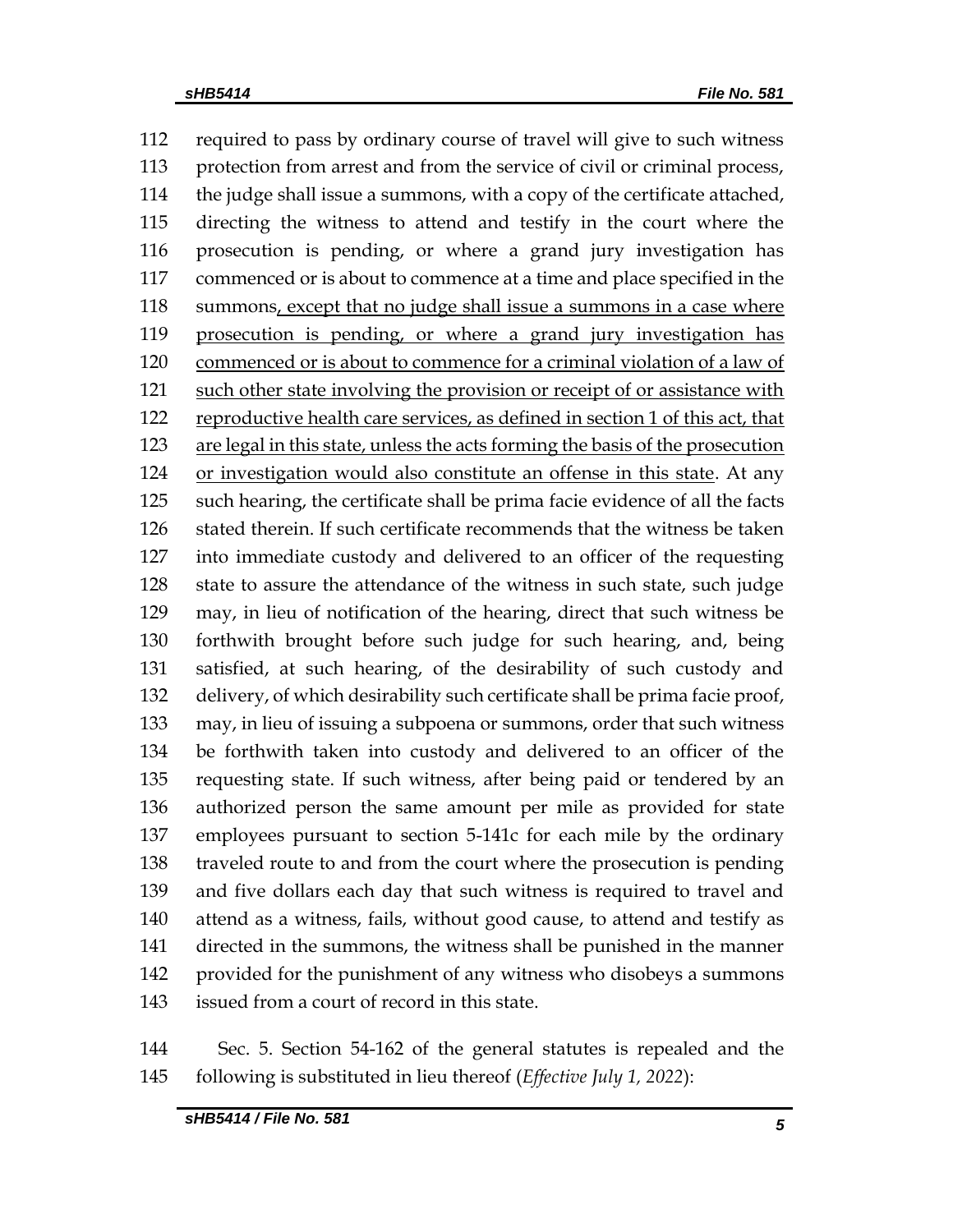The Governor of this state may also surrender, on demand of the 147 executive authority of any other state, any person <u>found</u> in this state 148 who is charged in such other state in the manner provided in section 54- 159 with committing an act in this state, or in a third state, intentionally resulting in a crime in the state whose executive authority is making the demand, and the provisions of this chapter not otherwise inconsistent shall apply to such cases, even though the accused was not in that state at the time of the commission of the crime and has not fled therefrom, provided the acts for which extradition is sought would be punishable by the laws of this state, if the consequences claimed to have resulted 156 from those acts in the demanding state had taken effect in this state.

 Sec. 6. (NEW) (*Effective July 1, 2022*) No public agency, as defined in section 1-200 of the general statutes, or employee, appointee, officer or official or any other person acting on behalf of a public agency may provide any information or expend or use time, money, facilities, property, equipment, personnel or other resources in furtherance of any interstate investigation or proceeding seeking to impose civil or criminal liability upon a person or entity for (1) the provision, seeking or receipt of or inquiring about reproductive health care services, as defined in section 1 of this act, that are legal in this state, or (2) assisting any person or entity providing, seeking, receiving or responding to an inquiry about reproductive health care services, as defined in section 1 of this act, that are legal in this state. This section shall not apply to any investigation or proceeding where the conduct subject to potential liability under the investigation or proceeding would be subject to liability under the laws of this state if committed in this state.

 Sec. 7. Section 19a-602 of the general statutes is repealed and the following is substituted in lieu thereof (*Effective July 1, 2022*):

 (a) The decision to terminate a pregnancy prior to the viability of the fetus shall be solely that of the **[**pregnant woman**]** patient in consultation with **[**her**]** the patient's physician or, pursuant to the provisions of subsection (d) of this section, the patient's advanced practice registered nurse, nurse-midwife or physician assistant.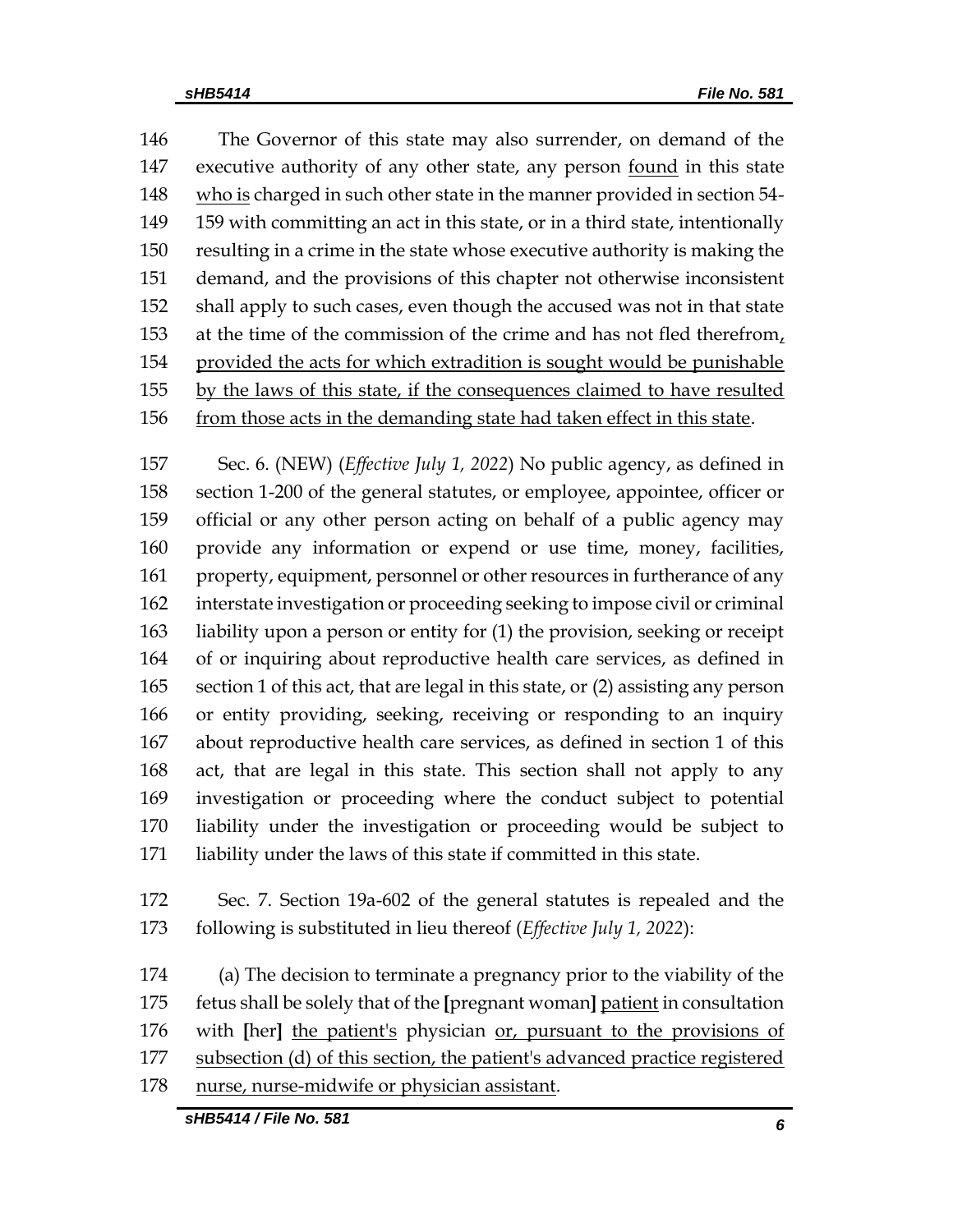| 179 | (b) No abortion may be performed upon a [pregnant woman] patient           |  |  |
|-----|----------------------------------------------------------------------------|--|--|
| 180 | after viability of the fetus except when necessary to preserve the life or |  |  |
| 181 | health of the [pregnant woman] patient.                                    |  |  |
| 182 | (c) A physician licensed pursuant to chapter 370 may perform an            |  |  |
| 183 | abortion, as defined in section 19a-912.                                   |  |  |
|     |                                                                            |  |  |
| 184 | (d) An advanced practice registered nurse licensed pursuant to             |  |  |
| 185 | chapter 378, a nurse-midwife licensed pursuant to chapter 377 and a        |  |  |
| 186 | physician assistant licensed pursuant to chapter 370 may perform           |  |  |
| 187 | medication and aspiration abortions under and in accordance with said      |  |  |
| 188 | chapters.                                                                  |  |  |
|     | This act shall take effect as follows and shall amend the following        |  |  |
|     |                                                                            |  |  |

| sections: |              |               |
|-----------|--------------|---------------|
| Section 1 | July 1, 2022 | New section   |
| Sec. 2    | July 1, 2022 | New section   |
| Sec. 3    | July 1, 2022 | New section   |
| Sec. 4    | July 1, 2022 | $54 - 82i(b)$ |
| Sec. 5    | July 1, 2022 | 54-162        |
| Sec. 6    | July 1, 2022 | New section   |
| Sec. 7    | July 1, 2022 | 19a-602       |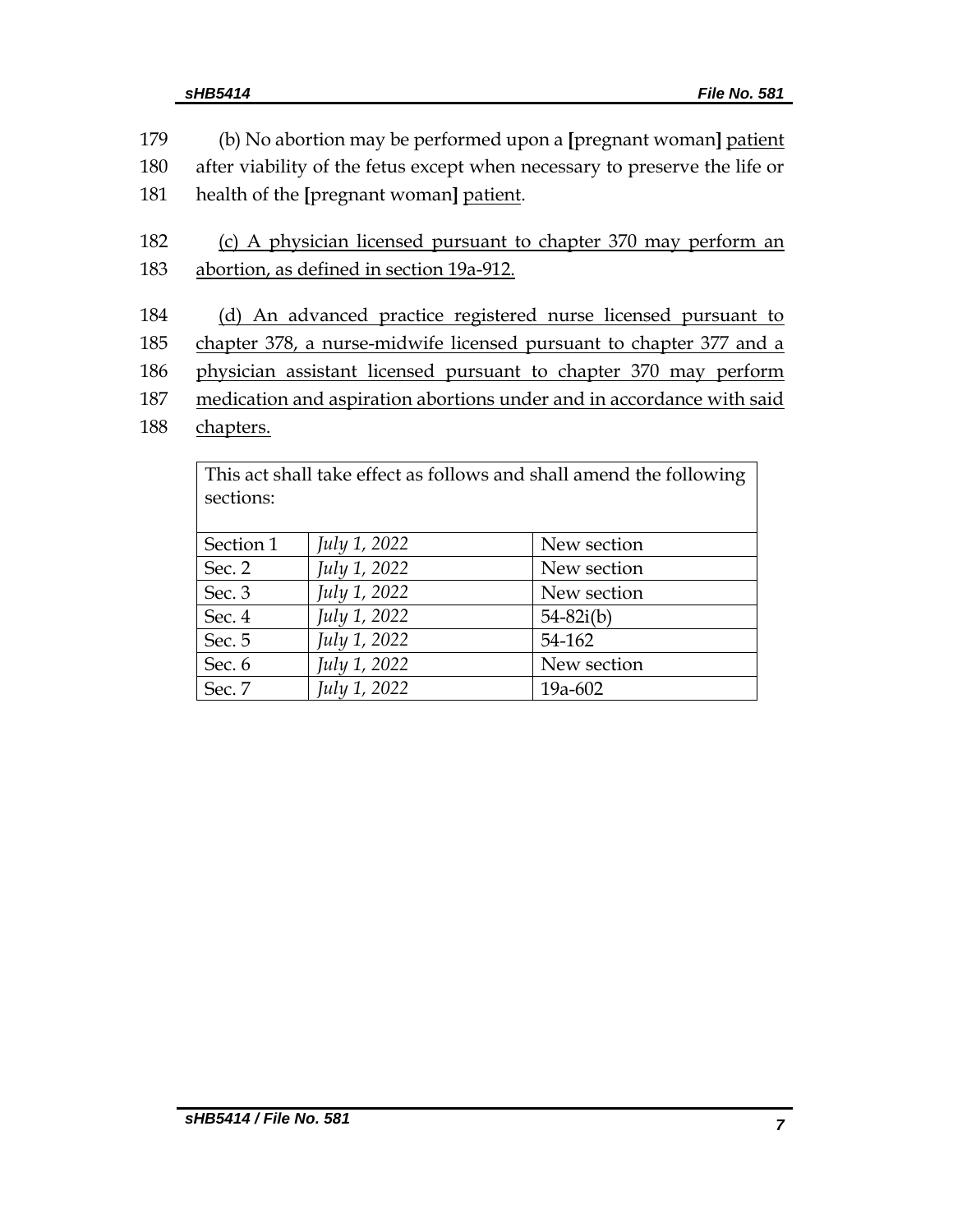*The following Fiscal Impact Statement and Bill Analysis are prepared for the benefit of the members of the General Assembly, solely for purposes of information, summarization and explanation and do not represent the intent of the General Assembly or either chamber thereof for any purpose. In general, fiscal impacts are based upon a variety of informational sources, including the analyst's professional*  knowledge. Whenever applicable, agency data is consulted as part of the analysis, however final *products do not necessarily reflect an assessment from any specific department.*

#### *OFA Fiscal Note*

*State Impact:* None

*Municipal Impact:* None

#### *Explanation*

The bill creates procedural court changes to provide protection for persons receiving and providing reproductive health services in the state and does not result in a fiscal impact to the state or municipalities.

The bill also allows advanced practiced registered nurses, nursemidwives, and physician assistant to perform medication and aspiration abortions, which is not anticipated to result in a fiscal impact to the state.

House "A" struck the language of the underlying bill and replaced it with language that resulted in the fiscal impact described above.

### *The Out Years*

*State Impact:* None *Municipal Impact:* None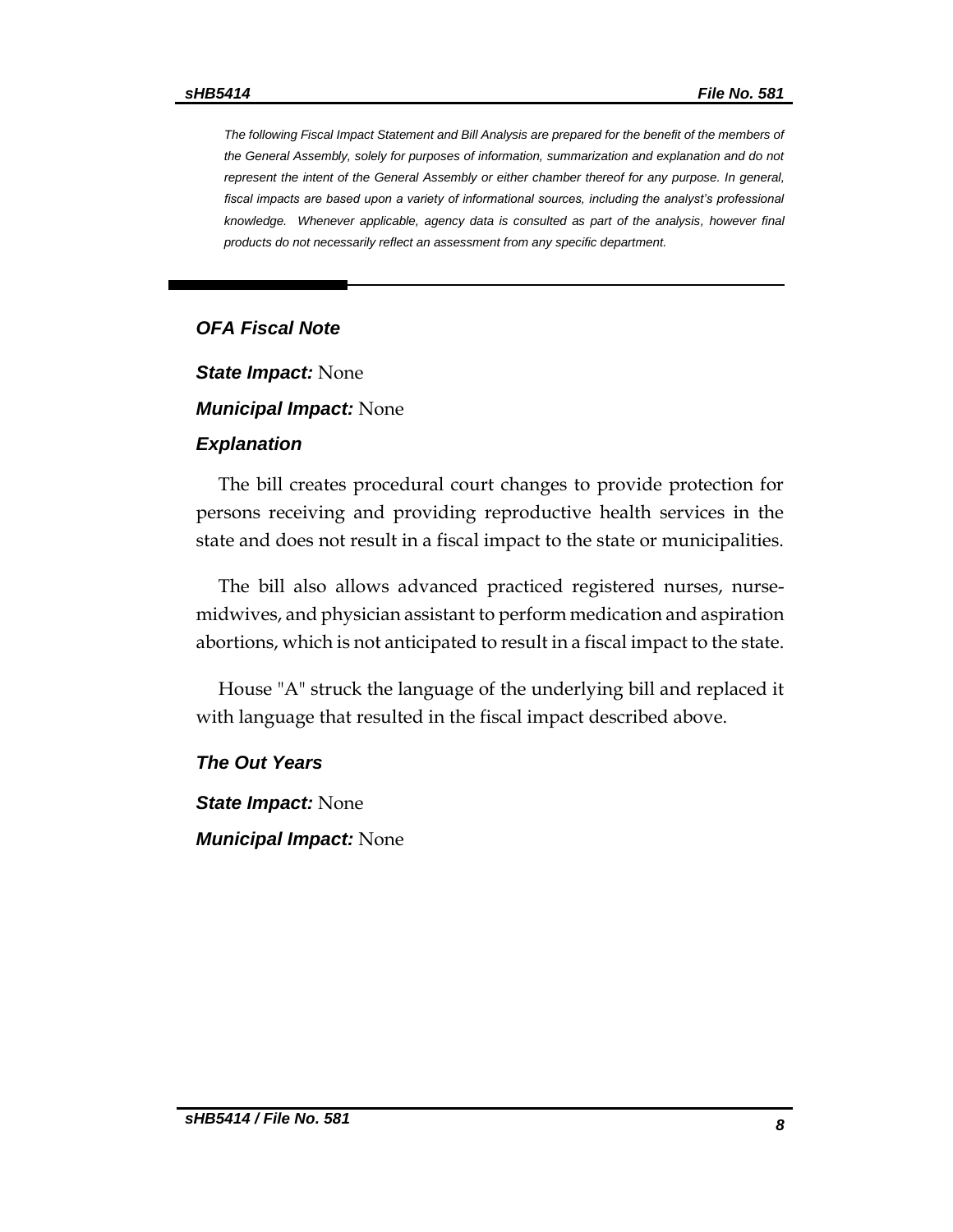## **OLR Bill Analysis sHB 5414 (as amended by House "A")\***

## *AN ACT CONCERNING PROTECTIONS FOR PERSONS RECEIVING AND PROVIDING REPRODUCTIVE HEALTH CARE SERVICES IN THE STATE.*

### **SUMMARY**

This bill principally (1) limits the governor's discretionary extradition authority, (2) establishes a cause of action for persons against whom there is an out of state judgement based on reproductive health care services, and (3) authorizes additional types of health care providers to perform certain abortion services.

It limits the governor's discretion to extradite individuals accused of performing acts in Connecticut that result in crimes in another state. Specifically, he may only do so if the acts would also be punishable under Connecticut's laws if their consequences, as claimed by the demanding state, had taken effect in this state.

The bill also establishes a cause of action that allows persons who were sued in another state for allegedly providing, or receiving support for, reproductive health services that are legal in Connecticut to recover certain costs they incurred defending the original action and bringing an action under the bill. Under the bill, "reproductive health care services" include all medical, surgical, counseling, or referral services related to the human reproductive system, such as pregnancy, contraception, or pregnancy termination.

The bill limits the assistance officers of Connecticut courts, public agencies, and certain health care providers may provide in out-of-state judicial actions related to reproductive health care services that are legal in this state. With exceptions, the bill generally prohibits the following with respect to these actions: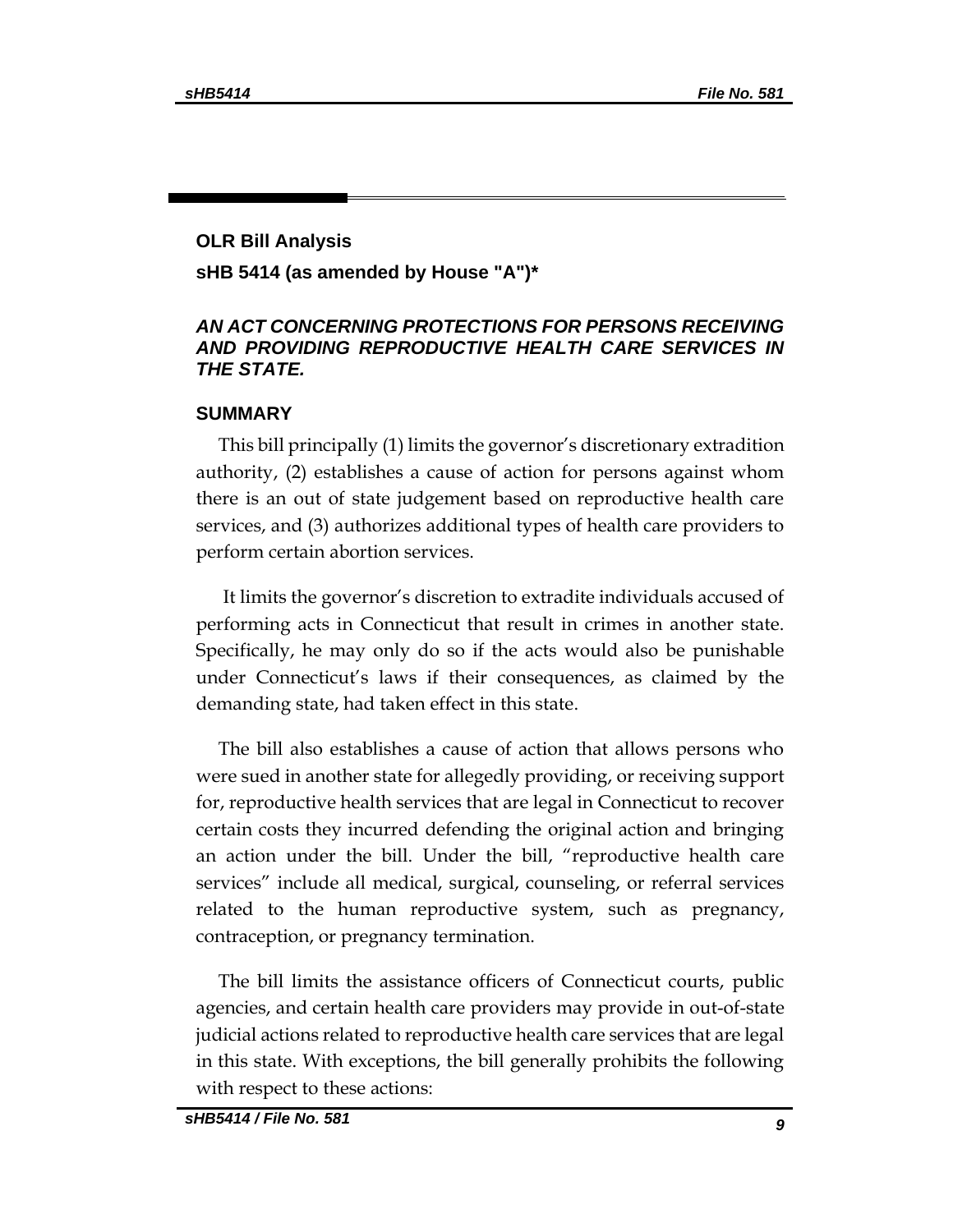- 1. court officers from issuing summons for criminal cases or subpoenas for civil actions or proceedings;
- 2. public agencies, or individuals acting on their behalf, from providing information or expending resources to support an investigation seeking to impose criminal or civil liability; and
- 3. certain health care providers, payors, or information processors from disclosing protected information without written consent from a patient or an authorized legal representative.

Additionally, the bill allows advanced practice registered nurses (APRNs), nurse-midwives, and physician assistants (PAs) to perform aspiration abortions (the most common type of abortion during the first trimester). The bill also explicitly authorizes these providers to perform medication abortions, which conforms to existing practice resulting from a 2001 attorney general opinion. It specifies that these providers may perform either type of abortion in accordance with their respective licensing statutes (see BACKGROUND).

The bill correspondingly specifies that the decision to terminate a pregnancy before the viability of the fetus must be made solely by that patient in consultation with the patient's physician, APRN, nursemidwife, or PA, not just the patient and physician as under current law.

Under the bill, as under existing law, physicians may perform any type of abortion. Existing law, unchanged by the bill, prohibits an abortion from being performed after the viability of the fetus except when needed to preserve the pregnant patient's life or health.

The bill also makes technical changes to terminology.

\*House Amendment "A" (1) adds the provisions authorizing APRNs, nurse-midwives, and PAs to perform certain types of abortions; (2) modifies the provision limiting the governor's extradition authority to require that a person's act, rather than crime, be one that is punishable in this state; (3) limits the cause of action created under the bill to cases where the underlying liability arose from an act, or part of an act, that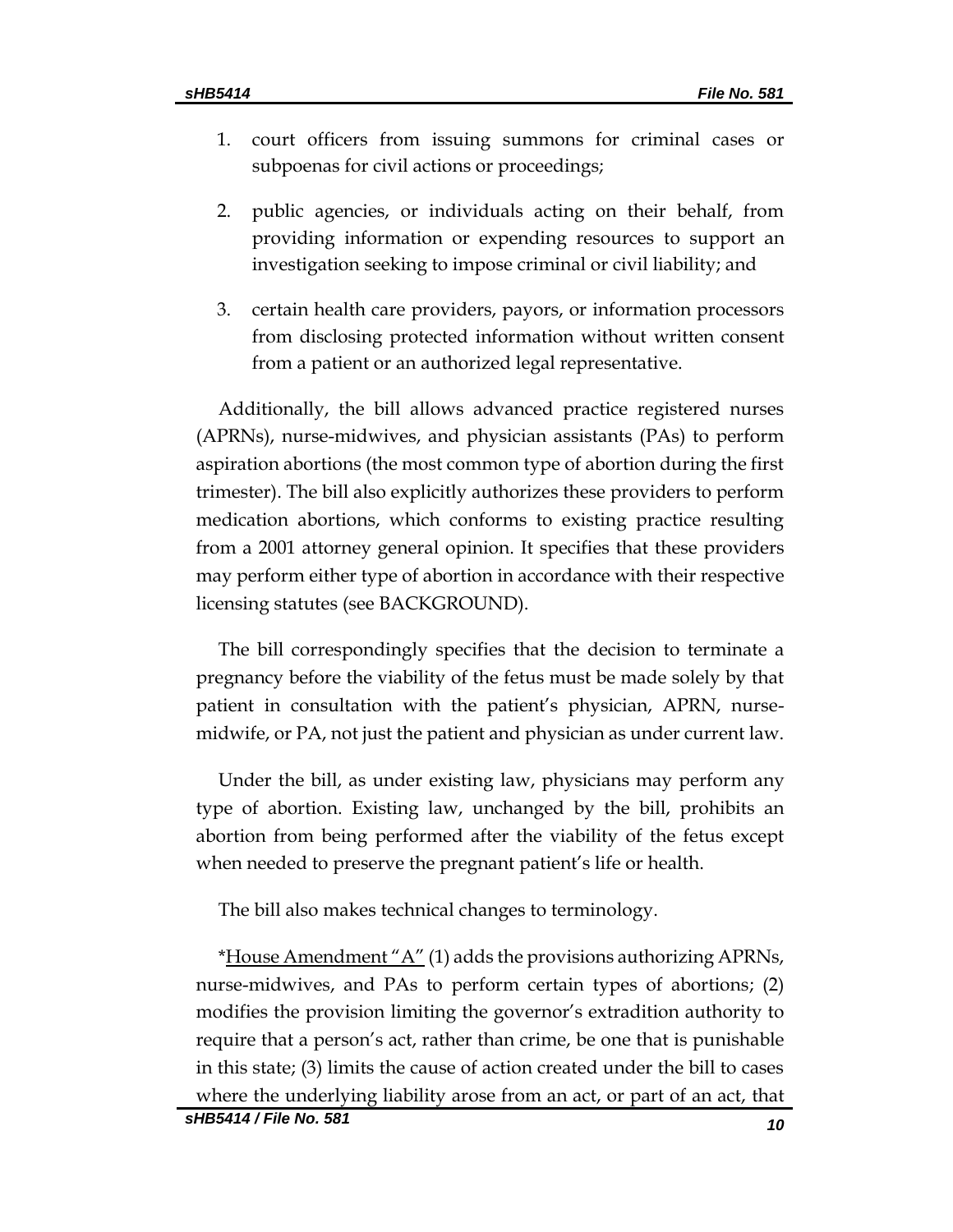occurred in this state; (4) specifies the medical record disclosure provision does not, with exceptions, impede disclosures that are allowable by state or federal laws or court rules; and (5) expands the ban on agencies assisting in certain out-of-state actions to all public agencies, rather than only state agencies, but adds an exemption for assistance in actions based on conduct that could result in liability here.

EFFECTIVE DATE: July 1, 2022

### **§ 5 — LIMITS ON NON-FUGITIVE EXTRADITIONS**

The bill limits the governor's discretion to extradite someone accused of performing an act in this state that results in a crime in another state (i.e., the person did not flee the other state as a fugitive for which federal law and the U.S. Constitution would require extradition; see BACKGROUND).

Under existing law, the executive authority (i.e., governor) of another state may demand that Connecticut's governor surrender an individual located in Connecticut who is accused of committing an act here, or in a third state, that intentionally resulted in a crime in the demanding state. And under current law, in that situation, the governor may surrender the accused. Under the bill, he may only do so if the acts for which extradition is sought would be punishable under Connecticut law if their consequences, as claimed by the demanding state, had taken effect in this state.

## **§ 1 — RECOUPERATION OF OUT-OF-STATE JUDGMENTS RELATED TO REPRODUCTIVE HEALTH SERVICES**

### *Cause of Action*

The bill creates a cause of action for persons against whom a judgment was entered in another state based on allegedly providing or receiving, or helping another person to provide or receive, or providing material support for reproductive health care services that are legal in Connecticut. For this purpose, a "person" is an individual, partnership, association, limited liability company, or corporation.

The bill applies to judgments where the person's liability in the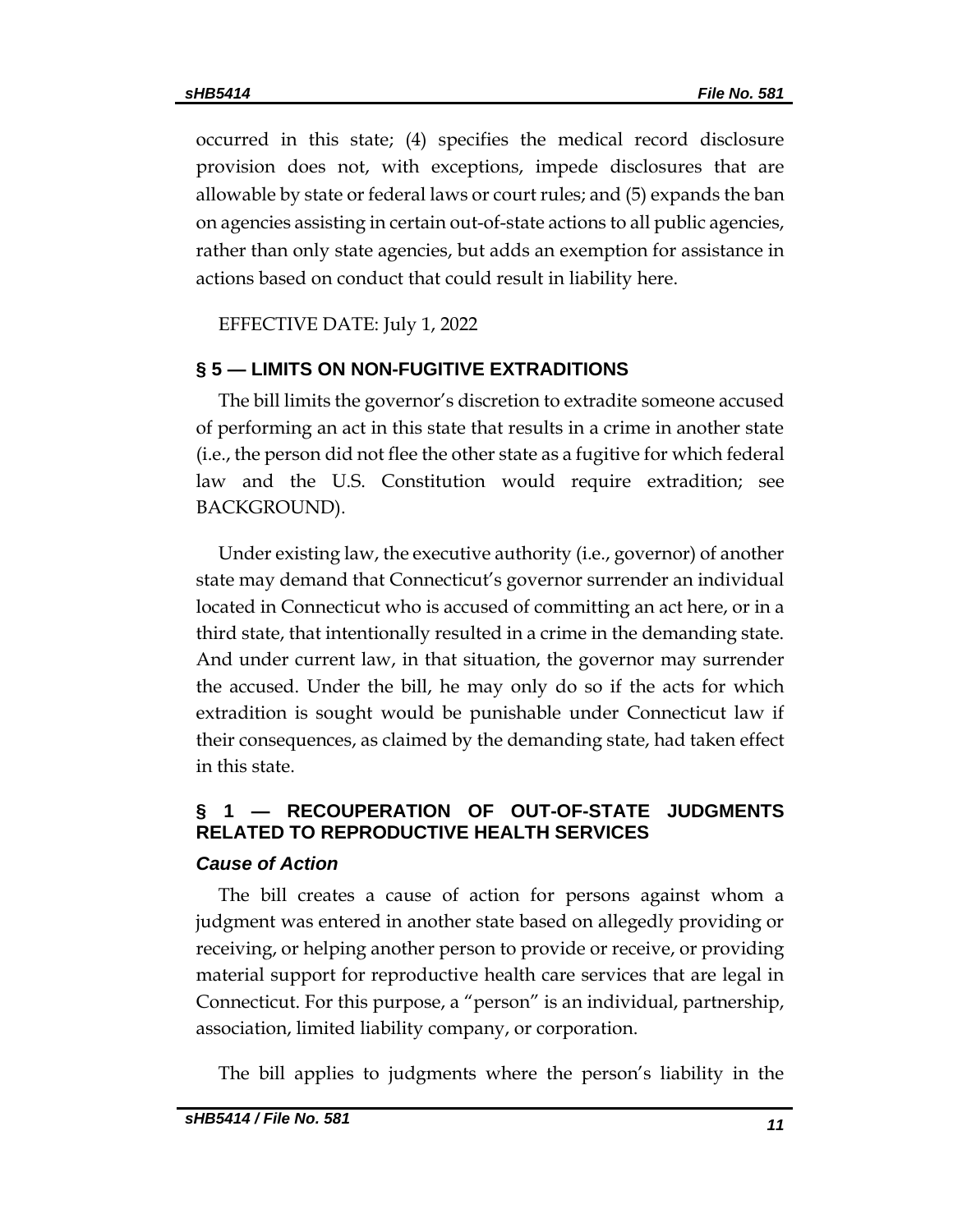original action was entirely or partially based on these alleged actions or any theory of vicarious, joint, several, or conspiracy liability arising from them. It allows the person to recover damages from any party that (1) brought the original action that resulted in the judgment or (2) tried to enforce it.

Under the bill, this cause of action is unavailable if no part of the acts that formed the basis for liability occurred in Connecticut. It is also unavailable when the judgment entered in the other state is based on a claim similar to one that exists under Connecticut law and is a:

- 1. tort-, contract-, or statutory-based claim brought by a patient, or their authorized legal representative, who received the reproductive health care services, for damages the patient suffered or from another individual's loss of consortium with the patient; or
- 2. contract-based claim brought or enforced by someone with a contractual relationship with the person who is subject to the judgment.

## *Recoverable Damages*

Under the bill, the court must award a person who successfully brings an action:

- 1. just damages resulting from the original action (e.g., the amount of the judgment entered in the other state and costs, expenses, and reasonable attorney's fees spent defending the action) and
- 2. costs, expenses, and reasonable attorney's fees spent bringing the action under the bill, as the court allows.

## **§§ 3 & 4 — LIMITS ON COMPELLING WITNESS PARTICIPATION IN CERTAIN OUT-OF-STATE ACTIONS**

#### *Depositions*

Under current law, judges, justices of the peace, notaries public, and Superior Court commissioners (Connecticut licensed attorneys) may subpoena and compel material witnesses to appear before (i.e., be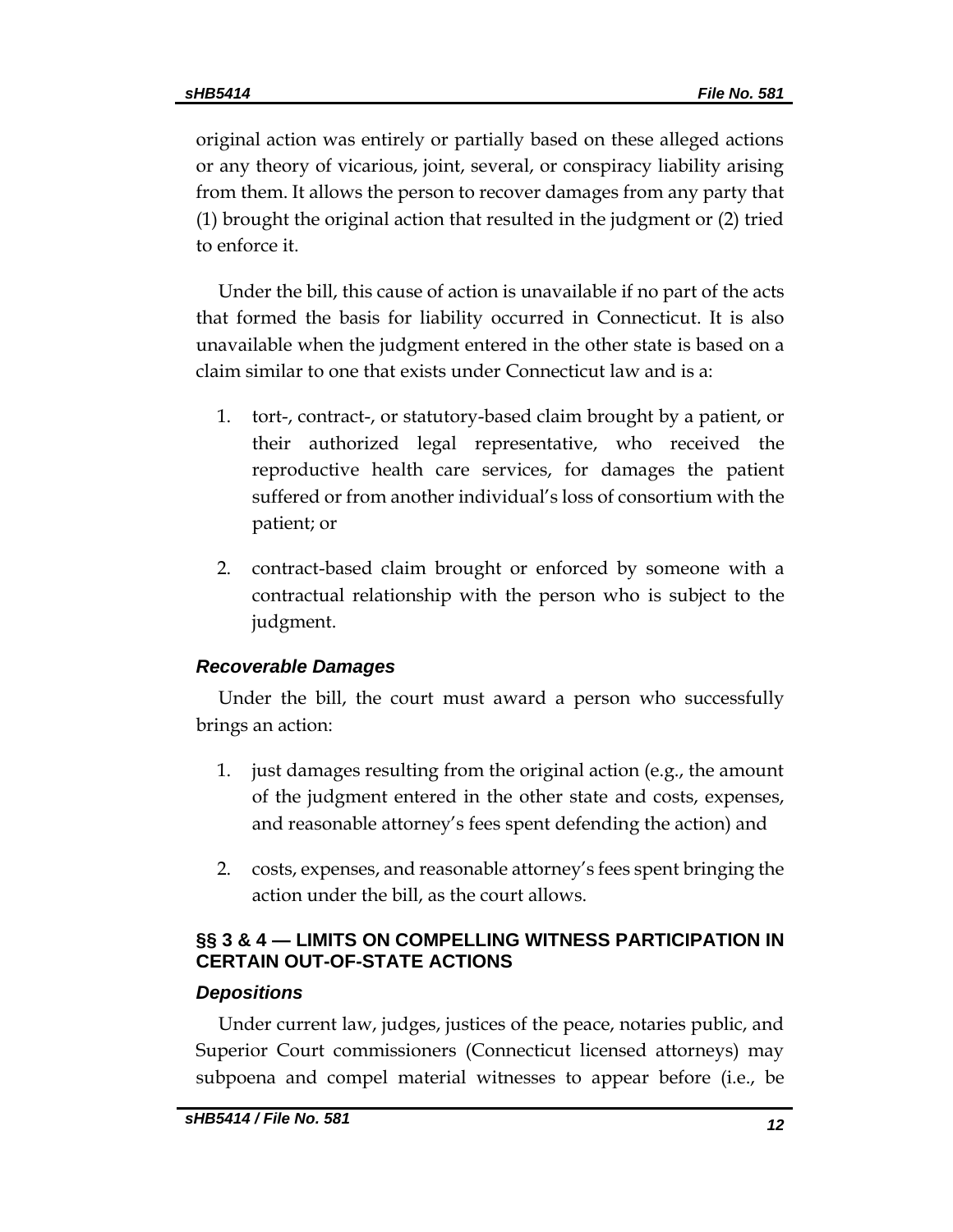deposed by) attorneys licensed in other jurisdictions, including for lawsuits in other states (CGS § 52-155). The bill, with two exceptions, prohibits them from issuing a subpoena that relates to reproductive health care services that are legal in Connecticut.

Under the bill's two exceptions, these court officers may issue a subpoena if it is for an out-of-state action for which a similar claim would exist under Connecticut law and it is a:

- 1. tort-, contract-, or statutory-based claim brought by a patient, or their authorized legal representative, who received the reproductive health care services upon which the original lawsuit was based, for damages the patient suffered or from another individual's loss of consortium with the patient or
- 2. contract-based claim brought or enforced by someone with a contractual relationship with the person who is subject to the judgment.

## *Testimony in Criminal Cases*

Current law allows a Connecticut judge to issue a summons ordering a person located in this state to attend and testify in a criminal prosecution or grand jury investigation in another state, at that other state's request, if the person is a material witness and certain other requirements are met.

The bill prohibits Connecticut judges from issuing a summons when the other state's prosecution or investigation is for a violation of its law on providing, receiving, or assisting with reproductive health services that are legal in Connecticut. However, it allows a judge to issue a subpoena if the acts being prosecuted or investigated would also constitute an offense in this state.

## **§ 6 — LIMITS ON USE OF AGENCY RESOURCES**

The bill generally prohibits Connecticut public agencies, or people acting on their behalf (e.g., employees, appointees, officers, and officials), from providing information or using state resources to help another state's investigation or proceeding to impose civil or criminal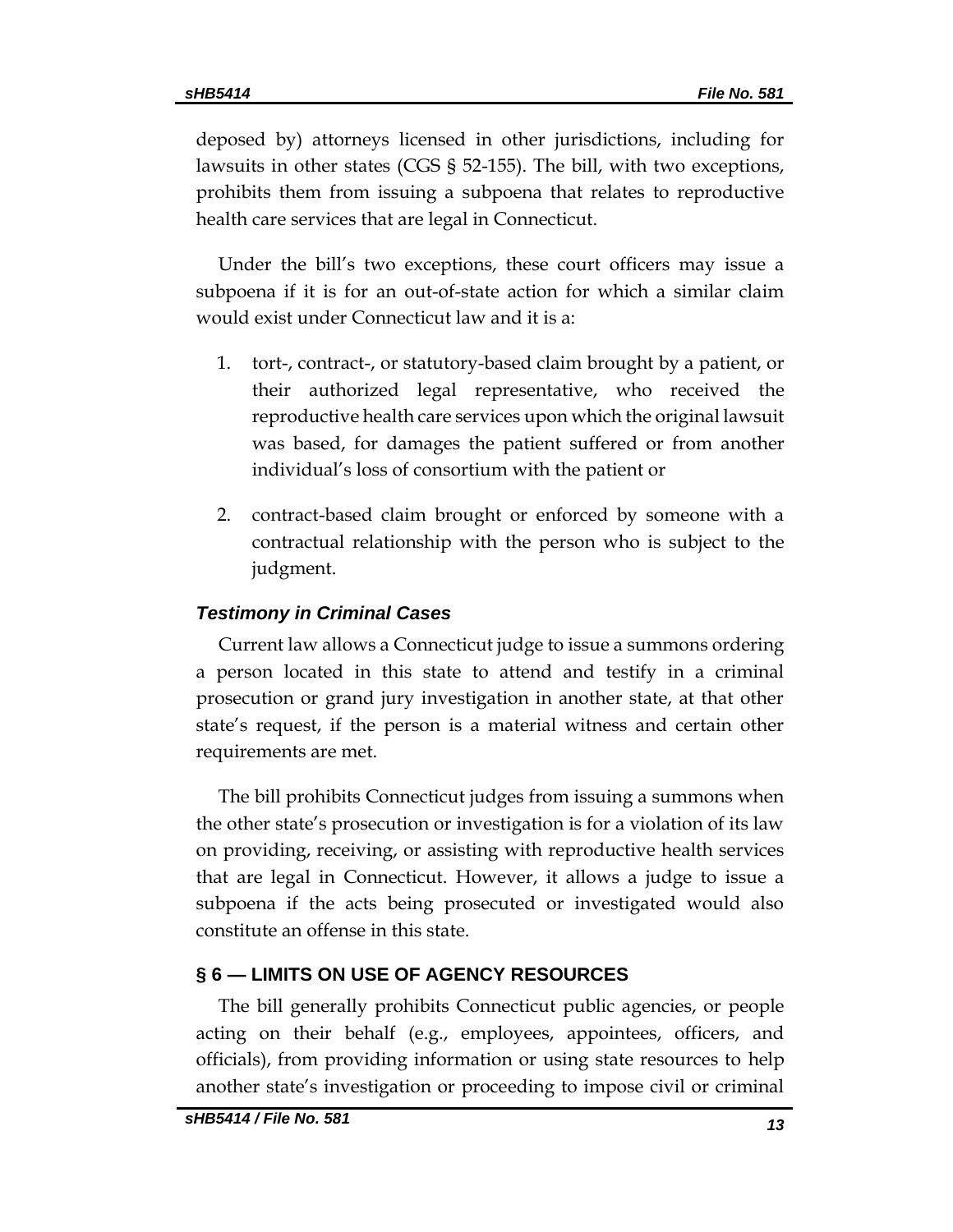liability on a person or entity for (1) providing, seeking, receiving, or inquiring about reproductive health care services that are legal in this state or (2) assisting another person or entity to do so. Specifically, state agencies, and those acting on their behalf, may not expend or use time, money, facilities, property, equipment, personnel, or other resources for these purposes. These prohibitions do not apply to investigations or proceedings if the conduct at issue would be subject to liability under Connecticut's laws if committed here.

Under the bill, a "public agency" is any (1) state or local governmental agency, department, institution, bureau, board, or commission, including any executive, administrative, or legislative office, and the administrative functions of any judicial office, including the Division of Public Defender Services or (2) entity that is the functional equivalent of these agencies.

## **§ 2 — PROHIBITED PATIENT INFORMATION DISCLOSURES**

The bill prohibits, with exceptions, certain covered entities that provide health care, payments, or billing services from disclosing specified information in a civil action, or a preliminary proceeding before a civil action, or a probate, legislative, or administrative proceeding. "Covered entities" are health care plans or payors; health care clearinghouses; and health care providers that electronically transmit health information pursuant to Health Insurance Portability and Accountability Act (HIPAA) regulations (45 C.F.R. § 160.103).

Without explicit written consent from the patient or patient's legal representative (e.g., conservator or guardian), the bill prohibits disclosing the following about reproductive health care services that are legal under Connecticut law:

- 1. communications made to a covered entity or obtained by it from a patient or the patient's legal representative or
- 2. information obtained by a physical examination of the patient.

It requires covered entities to inform patients or their legal representatives of the patient's right to withhold consent for these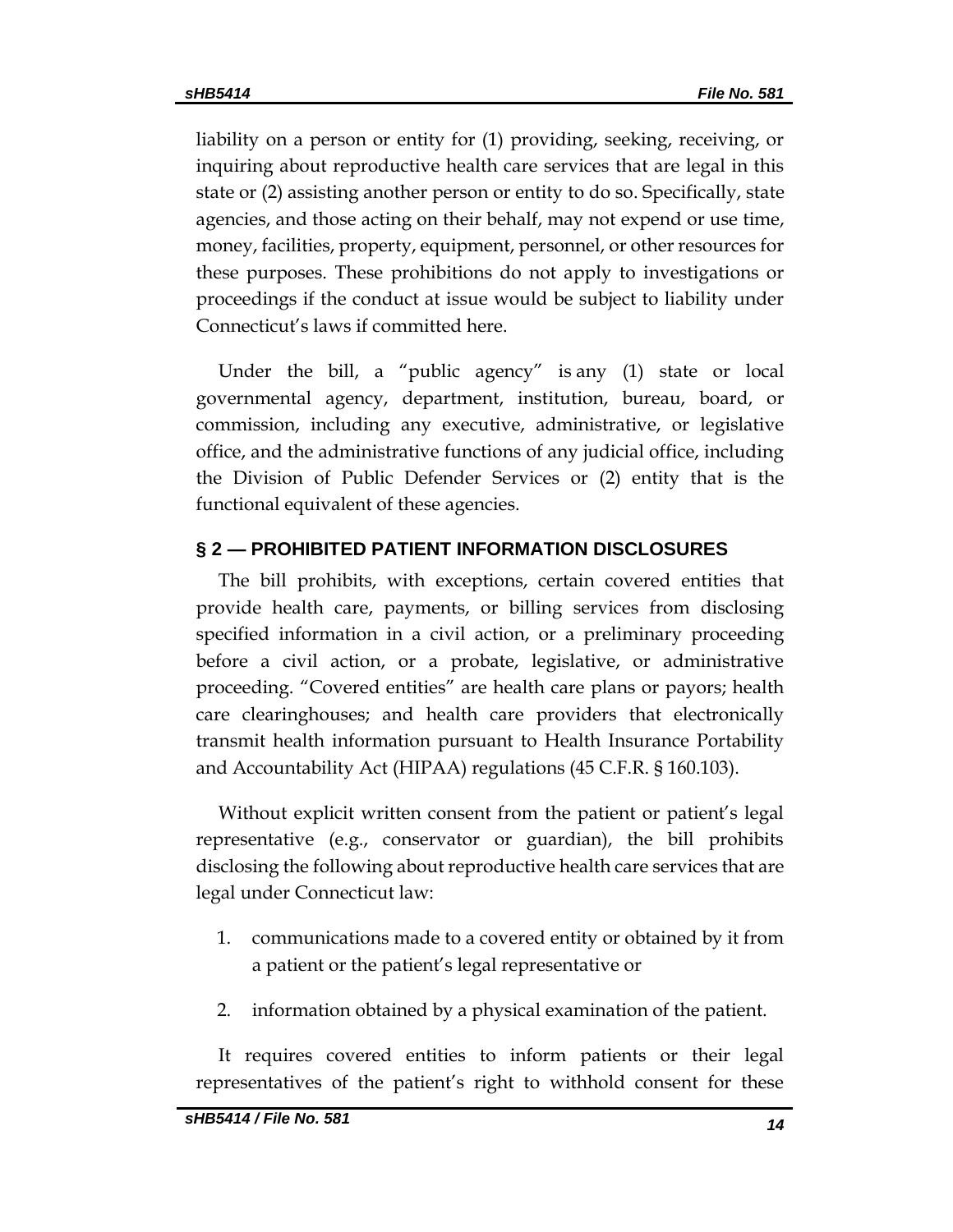disclosures.

## *Exceptions*

Under the bill, a covered entity does not have to obtain written consent to disclose communications or information:

- 1. pursuant to state law or judicial branch court rules;
- 2. to their attorney or professional liability insurer or agent to defend against a claim, or one that is reasonably believed to occur, against the covered entity;
- 3. to the public health commissioner if the disclosure is for a patient's records that are related to a complaint investigation; or
- 4. about the abuse of a child, elderly person, incompetent person, or person with a mental or physical disability if it is known or suspected in good faith.

The bill does not impede sharing medicals records if state or federal law or the judicial branch's court rules allows them to be shared, but it may impede subpoenas to produce, copy, or inspect records relating to reproductive health services. Additionally, it does not replace existing law's disclosure requirements for communications or records, as applicable:

- 1. between an individual and psychologist, psychiatric mental health provider, domestic violence or sexual assault counselor, marital and family therapist, or professional counselor;
- 2. disclosed by a mental health facility for approved research purposes;
- 3. to the Department Mental Health and Addiction Services (DMHAS) commissioner by facilities or individuals under contract with DMHAS;
- 4. relating to a social worker's evaluation or treatment; or

*sHB5414 / File No. 581 15* 5. by a physician, surgeon, or other licensed health care provider in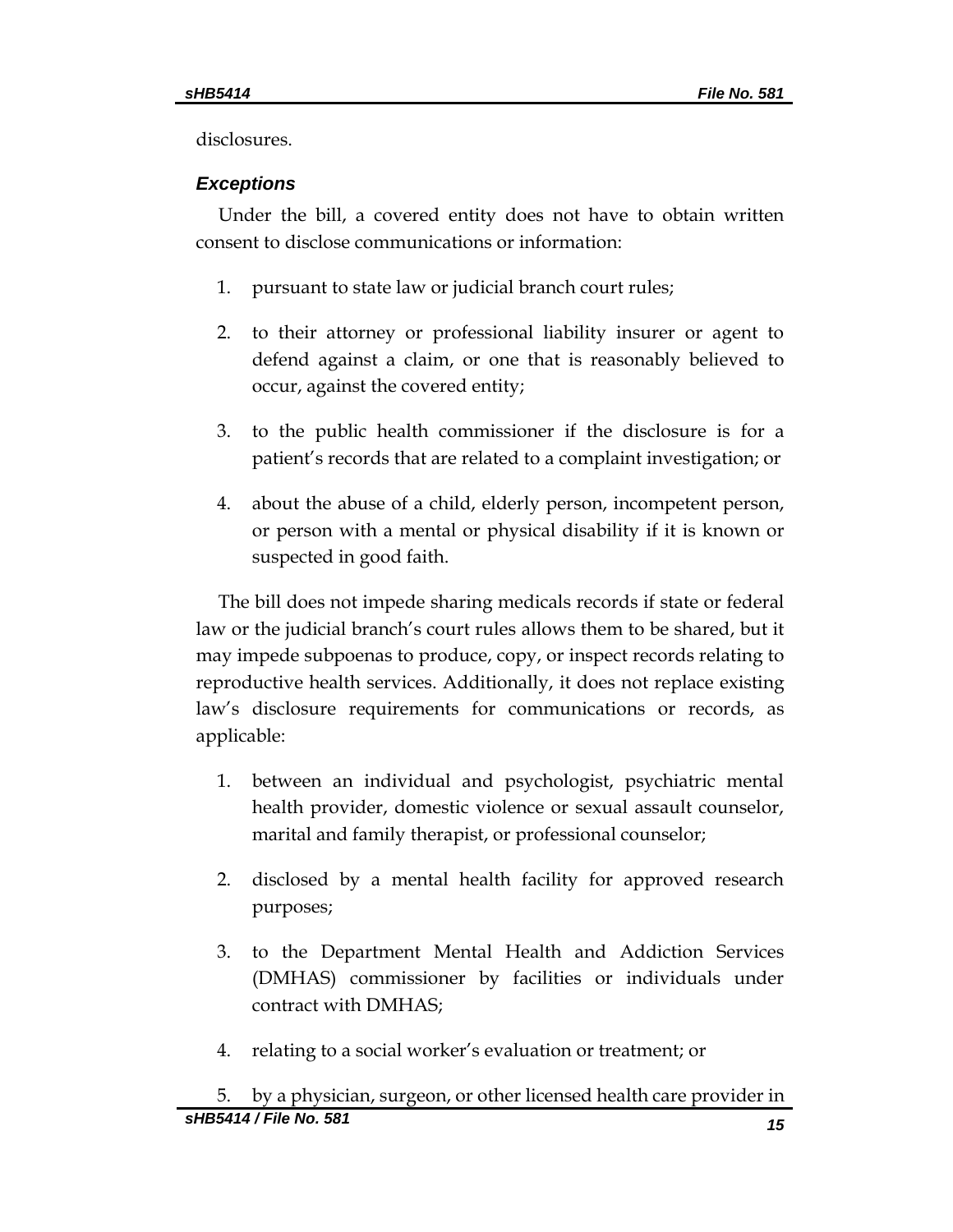a civil action (including a related preliminary proceeding), or a probate, legislative, or administrative proceeding.

#### **BACKGROUND**

#### *Extraditions Required by Federal Law and the Constitution*

By law, the governor may, but is not required to, extradite a person who commits an act in this state that results in a crime in another state. But he generally does not have discretion and must extradite individuals who were present in the demanding state at the time of the alleged crime, and then fled the demanding state (i.e., "fugitives"). The U.S. Constitution's Privileges and Immunities Clause, as well as federal and state law, require that a person charged with treason or a felony or other crime who flees to another state be extradited to the demanding state (see CGS § 54-159, 18 U.S.C. § 3182, and U.S. Const., art IV, § 2, cl. 2).

#### *Attorney General Opinion on Medical Abortions*

Existing state regulations only expressly allow physicians to perform abortions (Conn. Agencies Regs., § 19-13-D54(a)). However, a 2001 Connecticut's attorney general opinion (2001-15) concluded that this restriction only applied to surgical abortions, and that state statutes allowing APRNs, nurse-midwives, and PAs to prescribe drugs authorized them, under certain conditions, to dispense or administer a drug that would medically terminate a pregnancy.

#### *APRNs, Nurse-Midwives, and PAs*

For each of these professions, the existing licensing statutes establish, among other things, certain required relationships with other providers.

APRNs must practice in collaboration with a physician for the first three years after becoming licensed in the state. They may practice without this collaboration if they have been licensed and practicing in collaboration with a physician for at least three years with at least 2,000 hours of practice (CGS § 20-87a).

Nurse-midwives must practice within a health care system. They must have clinical relationships with obstetricians-gynecologists that